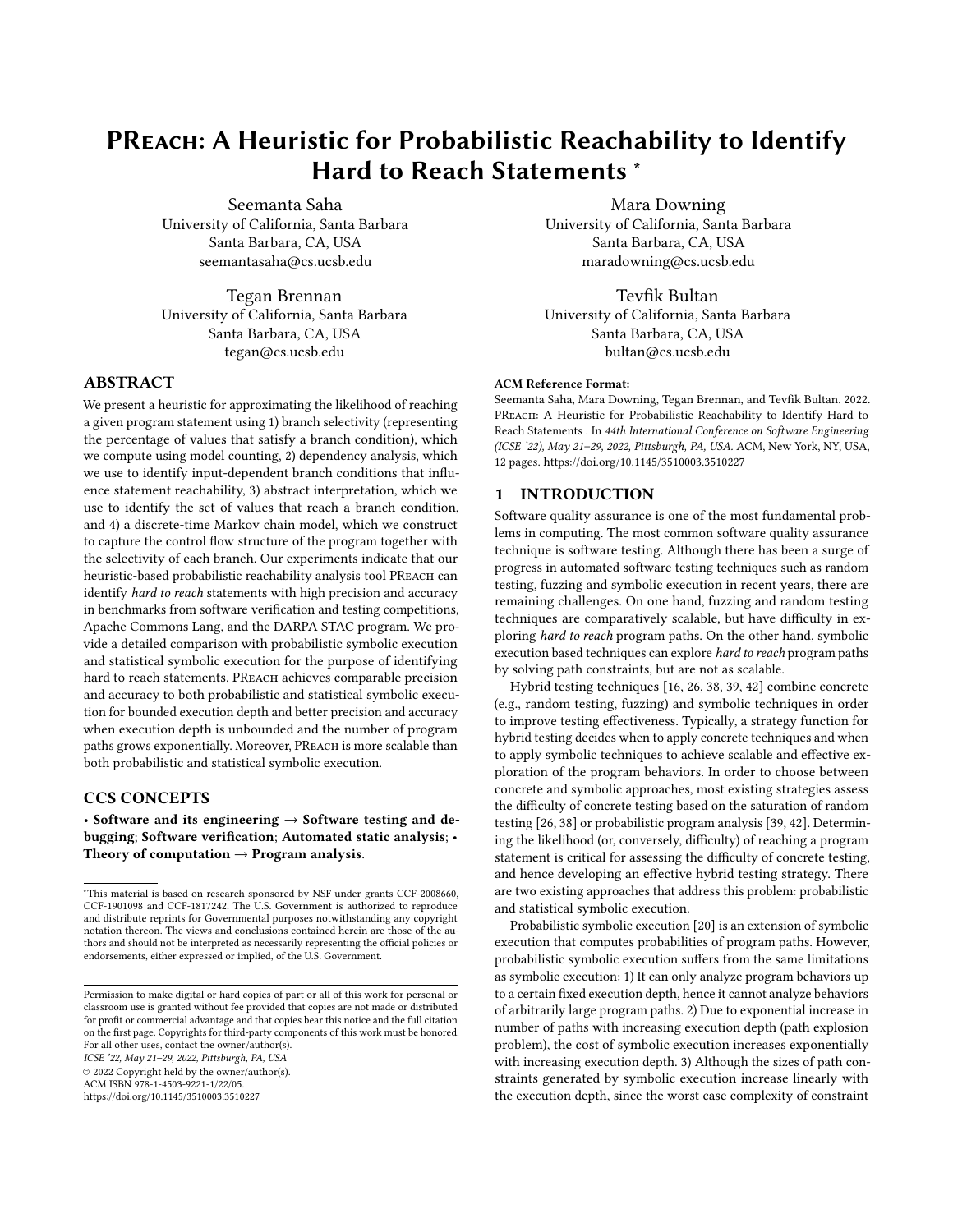solvers is exponential, the linear increase in path constraint sizes can lead to exponential increase in analysis cost. Hence, path explosion combined with increasing sizes of path constraints can lead to double exponential blow up in the cost of symbolic execution, limiting its practical applicability.

Statistical symbolic execution [18] is more efficient and scalable compared to probabilistic symbolic execution [20]. However, it cannot compute precise reachability probabilities, rather provides approximate reachability probabilities with statistical guarantee. Statistical symbolic execution suffers from similar issues as probabilistic symbolic execution. There are two variants of statistical symbolic execution: 1) statistical analysis based on Monte Carlo sampling of symbolic paths, and 2) hybrid analysis combining both statistical and exact analysis based on informed sampling. One of the drawbacks of pure statistical sampling is that it needs to sample a large number of paths to achieve high statistical confidence. Informed sampling obtains more precise results and converges faster than a purely statistical analysis, but its effectiveness suffers when the number of program paths grows exponentially.

In this paper, we present a heuristic for probabilistic reachability analysis to identify hard to reach program statements that addresses the above shortcomings of probabilistic symbolic execution and statistical symbolic execution. In particular, 1) our approach can model behaviors of arbitrarily long paths, 2) it does not suffer from path explosion, i.e., the cost of our analysis increases polynomially with the size of the program (and does not depend on the execution depth) [23], and finally, 3) it solves constraints arising from branch conditions rather than path constraints which reduces the cost of constraint solving.

Our approach, which we implemented in our tool PReach, works as follows (Figure 1). In order to compute reachability probability of statements, we introduce a concept called branch selectivity that determines the proportion of values satisfying a given branch condition. A branch is very selective if only a few values satisfy the branch condition. On the other hand, if a lot of values satisfy the branch condition, then the branch is not very selective. Given a target statement in a program, PReach identifies the input dependent branch conditions that influence the reachability probability of that statement using dependency analysis. Then, PREACH constructs a discrete-time Markov chain model from the control flow graph of the program by computing branch selectivity of each branch condition that influences the reachability probability of the target statement. PReach uses abstract interpretation to determine the set of values that reach each branch condition and model counting to compute the branch selectivity value for each branch in the program that influences statement reachability. Finally, PReach uses a probabilistic model checker to compute the reachability probability of the target statement based on the constructed discrete-time Markov chain model.

One shortcoming of our approach is that it is not a sound program analysis technique and hence, it does not provide guarantees in terms of the precision or accuracy of the reachability probabilities it reports. On the other hand, though, bounded symbolic execution is theoretically sound up to the execution bound, and probabilistic symbolic execution can quantify how much of the execution space is not explored due to the execution bound [18], for unbounded

executions, both probabilistic symbolic execution and statistical symbolic execution are not sound either.

We experimentally evaluate PREACH on programs from the SV-COMP benchmark set used in Competition on Software Verification [8] and Competition on Software Testing [9]. Each program in this benchmark set contains an assert statement. We use these assert statements as the target of our probabilistc reachability analysis. We evaluate the effectiveness of our technique in separating hard to reach assert statements (i.e., assert statements with low reachability probability) from easy to reach assert statements (i.e., assert statements with high reachability probability) using a probability threshold (i.e., if the reachability probability of a statement is below the given threshold we classify it as hard to reach).

In order to determine the ground truth, we use a generator based random fuzzer that is based on JQF [28] and ZEST [29]. We set a time limit for the random fuzzer, and the assert statements that are not reached within the given timeout are marked as the hard to reach assert statements. Of the 142 programs we used in our experiments, the random fuzzer times out on 51 programs. PReach classifies the programs that the random fuzzer times out on as hardto-reach, with 95.8% precision and 95.1% accuracy. In particular, our technique correctly classifies 135 out of 142 programs and generates only 2 false positives (reports hard to reach although the fuzzer does not time out) and 5 false negatives (reports easy to reach although the fuzzer times out).

In order to further evaluate the effectiveness of our probabilistic reachability analysis, we provide a detailed experimental comparison with the probabilistic symbolic execution (PSE) [20] and statistical symbolic execution (SSE) [18] extensions to Symbolic PathFinder (SPF) [30] tool. Experimental results show that for programs with bounded execution depth, PSE achieves very high precision and accuracy to identify hard to reach cases. However, PREACH outperforms PSE for programs with unbounded execution depth in terms of precision, accuracy and average analysis time. For large search depths PSE is unable to analyze 38% of the target programs demonstrating its limitations in terms of applicability and scalability, whereas PREACH can analyze 100%. We compare PREACH with SSE on the set of programs that PSE performs poorly. SSE was unable to analyze 27% of these programs and PREACH outperforms SSE in terms of precision, accuracy, and average analysis time.

Finally, we analyze 24 target statements in 18 methods from Apache Commons Lang [1] and DARPA STAC Benchmarks [4]. PREACH can classify 19 of the 24 target statements correctly demonstrating its effectiveness on real world programs, whereas PSE and SSE were able to successfully analyze and classify only one.

## 2 OVERVIEW

We formalize probabilistic reachability analysis as follows. Given a program  $p$ , let  $i$  denote the input for the program, and  $I$  denote the domain of inputs (i.e.,  $i \in I$ ). Note that  $i$  can be a scalar value, a tuple, or a list of values. Given a target statement  $t$  in program  $p$ , the goal of probabilistic reachability analysis is to determine how likely it is to reach target statement  $t$ . We do this by determining how likely it would be to pick inputs that result in an execution that reaches  $t$ . In order to determine how likely it would be to pick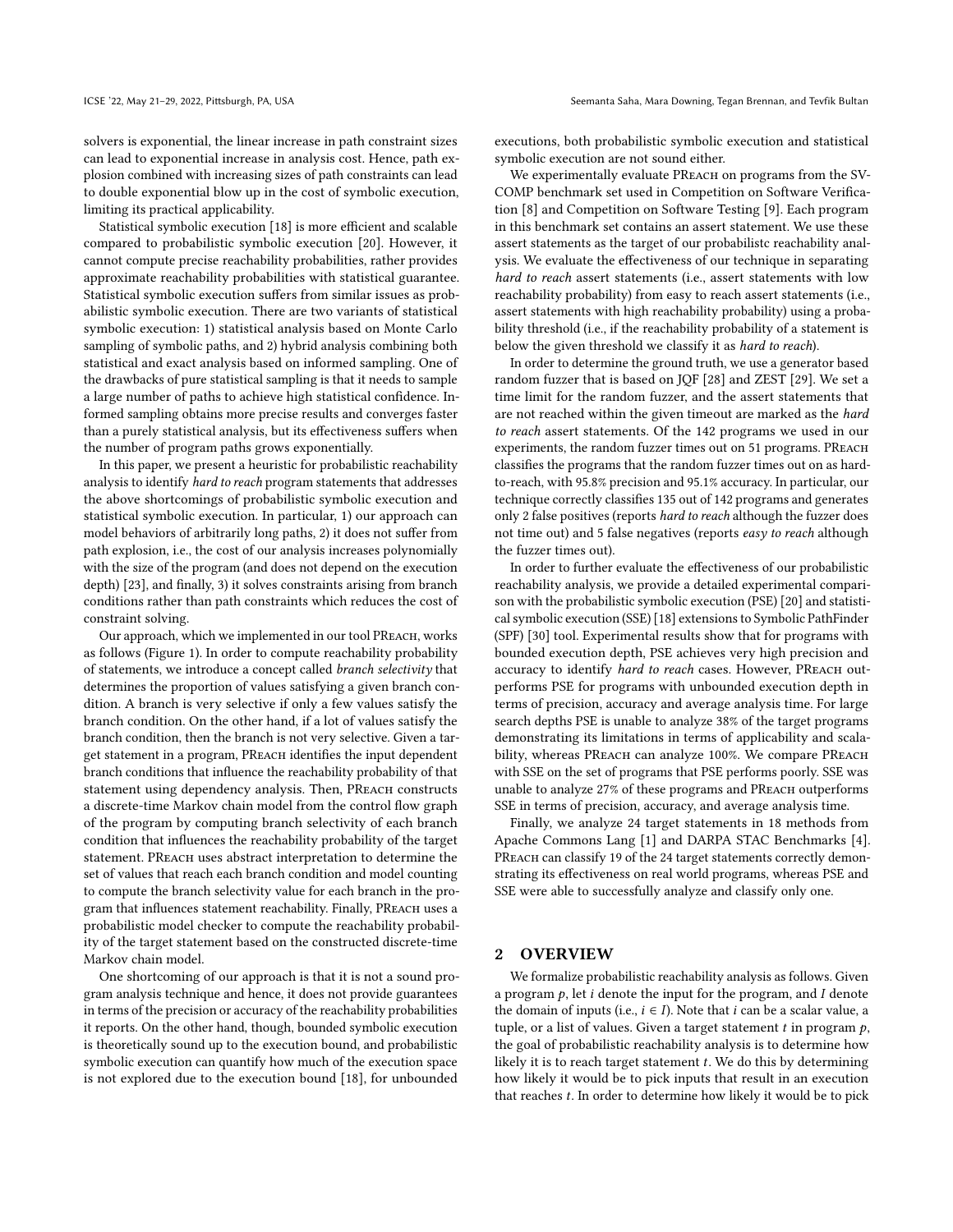PREACH: A Heuristic for Probabilistic Reachability to Identify Hard to Reach Statements ICSE '22, May 21-29, 2022, Pittsburgh, PA, USA



Figure 1: Probabilistic Reachability Heuristic in PReach

```
1 public class Main {
    public static void main (String[] args) {
      int arg = Verifier.nondetInt();
4 if ( arg < 0 )
5 return ;
6 int x = arg / 5;
7 int y = arg / 5;
8 Main inst = new Main ();
9 inst.test(x, y);
10 }
11 public void test(int x, int z) {<br>12 System.out.println("Testing Ex
12 System.out.println ("Testing ExSymExe7");<br>13 int v = 3:
13 int y = 3;
14 z = x - y - 4;
15 if ( z != 0 )
16 System.out.println("branch F001");
17 else {
          System.out.println ("branch FOO2");
19 assert false;
20 }
21 if ( y != 0 )
22 System . out . println ( " branch BOO1 " );
23 else
     System.out.println("branch BOO2");
25 }
26 }
```
#### Figure 2: An example based on SV-COMP benchmark

such inputs, we determine the probability of picking such inputs if inputs are chosen randomly. We define  $P(p, t)$  as:

 $P(p, t)$  denotes the probability of reaching statement s during the execution of program  $p$  on input  $i$  if  $i$  is selected randomly from the input domain  $I$ .

We assume uniform distribution of inputs in our current implementation. However, our technique can be easily extended to support any input distribution by integrating usage profiles [18] used in other probabilistic analysis techniques.

It is well-known that determining reachability of a statement in a program is an uncomputable problem. Hence, determining  $P(p, t)$  precisely is also an uncomputable problem. In this paper we present a heuristic approach that approximates  $P(p, t)$ . We report the reachability probability as a real number between 0 and 1. Branch Selectivity. Our heuristic approximation of  $P(p, t)$  relies on a concept we call *branch selectivity*. Given a branch *b*, branch selectivity  $S(b)$  is proportional to the ratio of the number of values that satisfy the condition for branch  $b$  to the total number of values in the domain of condition for branch  $b$ . Formally, given a branch  $b$ , let  $D_b$  denote the Cartesian product of the domains of the variables that appear in b, and let  $T_b \subseteq D_b$  denote the set of values for which

branch *b* evaluates to true. Let  $|D_b|$  and  $|T_b|$  denote the number of elements in these sets, respectively. Then,  $S(b) = \frac{|T_b|}{|D_b|}$  $|D_b|$ .

So, the selectivity of a branch gets closer to 0 as the number of values that satisfy the branch condition decreases, and it gets closer to 1 as the number of values that satisfy the branch condition increases. If we think of branch as a sieve, when  $S(b) = 0$ branch *b* does not allow any value to pass, and when  $S(b) = 1$ branch  $b$  allows all values to pass. Note that, if we pick values from the domain  $D$  randomly with a uniform distribution, then  $|T_b|/|D_b|$  corresponds to the probability of picking a value that satisfies the branch condition. The branch becomes more selective as the probability of picking a value decreases.

An Example. Consider the integer-manipulating program in Figure 2. This program is a modified version of an example from the jpf-regression directory of the SV-COMP benchmark used for software verification and testing competitions [8]. The target statement is the assertion statement in line 19. The arg variable's value is a randomly generated integer value and it denotes the input to this program. The question we want to answer for this program is: how likely it is to reach the assertion statement at line 19 if we randomly generate values for the arg variable?

The first conditional statement at line 4 ignores all the negative values. At line 15, possible values for  $z$  can be any randomly generated positive value, divided by 5, minus 7. Now, the assertion at line 19 is reachable when value of  $z$  is equal to 0. The likelihood of the value of  $z$  being equal to 0 is low if the input is a random number generated from a uniform distribution. Therefore, the probability of reaching the assert statement in this program is low.

Our analysis uses branch selectivity based on model counting to successfully determine the reachability probability of the assert statement in this program. We inspect each branch condition leading to the assertion to determine how selective the branch is (i.e. what ratio of input values satisfy the branch). If we assume a domain of integer values, then for the conditional statement  $arg < 0$ , branch selectivity is calculated as half of the domain. Therefore, the possible values reaching the assertion is reduced to half. Next, for the next conditional statement,  $z \neq 0$ , branch selectivity is close to 1. Most values satisfy this constraint and conversely, only 1 value of  $z$  satisfies its negation. The assertion lies on the else branch of this condition, making it reachable only for one value of  $z$ .

Using the branch selectivity values computed at these branches, we convert the control flow graph of the program to a discrete time Markov chain as shown in Figure 4c. We use a probabilistic model checker to analyze the Markov chain and obtain a probabilistic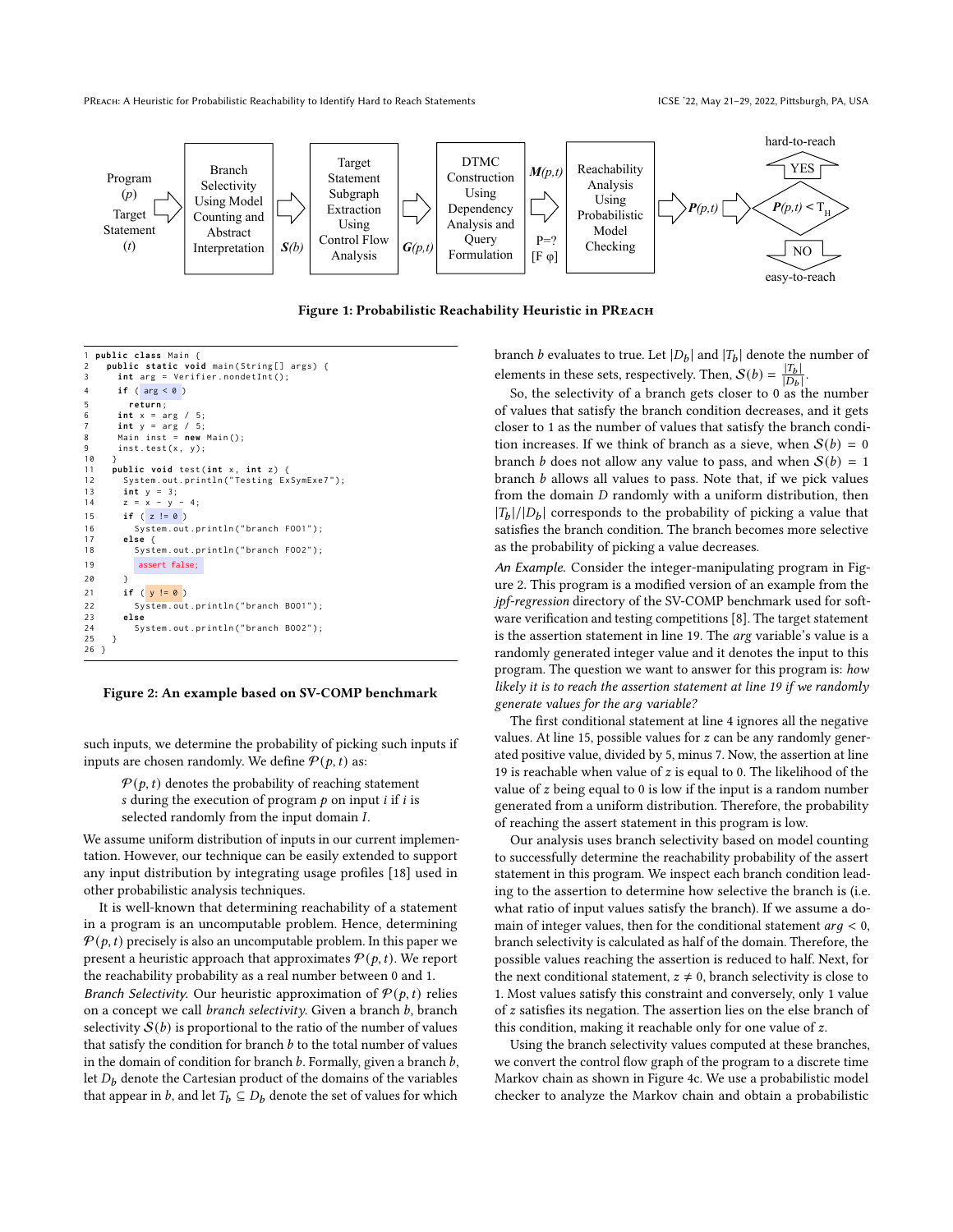measure for assertion reachability. For the running example, this reachability probability is computed as  $0.5 \times (2.32e^{-10})$ . The value 0.5 arises from the branch selectivity for the branch condition  $arg < 0$  and 2.32 $e^{-10}$  arises from the branch selectivity for the branch condition  $z \neq 0$ . The reachability probability of the assertion statement is then reported as  $1.16e^{-10}$ , hence this statement would be classified as a hard to reach statement by our analysis since it has a low reachability probability.

To assess the success of our analysis for this example, we run a generator based random fuzzer with a timeout of 1 hour. We find that the fuzzer cannot generate an input to reach the assertion. The fuzzer generates 4,103,625 inputs and none of them reach the assertion, which supports the result of our analysis.

Since our analysis does not precisely represent the original semantics of the program, we cannot make soundness claims about the probability computed by our heuristic. In general case, our analysis may over or under approximate the reachability probability. By integrating abstract interpretation techniques to our analysis, we achieve better precision which we will discuss in section 3.2.

In the following sections we discuss how we compute and use branch selectivity values together with control flow, dependency analysis and abstract interpretation to extract a discrete-time Markov chain and then use probabilistic model checking to compute approximations of reachability probability.

# 3 A PROBABILISTIC REACHABILITY HEURISTIC

We approximate  $P(p, t)$  using a combination of control flow, dependency analysis, abstract interpretation, model-counting and probabilistic model checking. First, we discuss how model counting constraint solvers and abstract domains can be used to compute branch selectivity. Then, we use control flow and dependency analysis and branch selectivity to transform the program's control flow graph into a Markov chain. We form queries on this Markov chain solvable by probabilistic model checking whose solutions approximate  $P(p, t)$ . If  $P(p, t)$  is less than a given threshold  $T_H$ , target statement is predicted as hard to reach. We discuss these steps below.

## 3.1 Branch Selectivity

The enabling technology for computing branch selectivity is model counting. Model counting is the problem of determining the number of satisfying solutions to a set of constraints. A model counting constraint solver is a tool which, given a constraint and a bound, returns the number of satisfying solutions to the constraint within the bound. For a branch condition b, recall that  $\mathcal{S}(b) = \frac{|T_b|}{|D_b|}$  $\frac{|I_b|}{|D_b|}$ , where  $D_b$  is the Cartesian product of the domains of the variables that appear in b and  $T_b$  is the set of values in  $D_b$  for which b evaluates to true. For a given  $b$  and  $D_b$ , a model-counting constraint solver computes  $|T_b|$ . Then, using  $|T_b|$  we compute  $\mathcal{S}(b)$ .

We use the Automata-Based Model Counter (ABC) tool, which is a constraint solver for string and numeric constraints with model counting capabilities [2]. The constraint language for ABC supports linear arithmetic constraints as well as typical string operations. In order to compute  $S(b)$  we first extract the branch condition from the program and then generate a formula in the SMT-LIB

ICSE '22, May 21-29, 2022, Pittsburgh, PA, USA Seemanta Saha, Mara Downing, Tegan Brennan, and Tevfik Bultan

| public void test(int x,<br>int $z$ , int $r$ ) $\{$ |
|-----------------------------------------------------|
|                                                     |
|                                                     |
| int $y = 3$ ;                                       |
| $4$ $r = x + z$ ;                                   |
| $5 \t z = x - y - 4$ ;                              |
| if $(x < z)$                                        |
| assert false:                                       |
|                                                     |
|                                                     |

(a) Using interval analysis

(b) Using relational analysis

Figure 3: Refined branch selectivity

format that corresponds to the branch condition. Then, we send the formula to ABC as model counting query.

### 3.2 Refined Branch Selectivity

Abstract interpretation techniques overapproximate program behaviors by interpreting programs over abstract domains. Our key insight here is that it is possible to use abstract interpretation to refine and restrict the set of values that variables can take at each branch in order to better approximate the branch selectivity. Given a branch  $b$ , using abstract interpretation we generate a refinement condition  $R_b$  to overapproximate the set of values that the variables can take at that branch.  $R_b$  is then conjoined with  $T_b$  and  $D_b$  to compute refined branch selectivity  $RS(b)$ . For a branch condition b, refined branch selectivity is defined as  $RS(b) = \frac{|T_b \wedge R_b|}{|D_b \wedge R_b|}$  $|D_b \wedge R_b|$ .

To implement the refined branch selectivity, we use state-ofthe-art Java numeric analysis tool JANA [41] which supports two different abstract domains, intervals [21] and polyhedra [37], where polyhedra domain leads to more precise results however it is less scalable. We experimented with both of these domains to extract the refinement conditions  $R_b$  for each branch using interval analysis and relational (using polyhedra domain) analysis. We call these implementations PReach-I and PReach-P, respectively.

Consider the two code snippets from Fig. 3a and 3b. At line 4 in Fig. 3a,  $T_b$  and  $D_b$  are  $y > 0$  and True respectively.  $S(b)$  computed by PReach is 0.25 predicting incorrectly that the assertion is reachable. Applying either interval or relational analysis,  $R_b$  is extracted as  $y < 0$  (at line 4, possible reachable values of x is greater than 0 and hence possible reachable values for  $y$  is less than 0 due to the update on variable *y* at line 3).  $T_b$  and  $D_b$  are updated as  $y > 0 \land y < 0$  and  $y < 0$  respectively using  $R_h$  and  $\mathcal{R}S(b)$  computed by PREACH is 0 predicting correctly that the assertion is not reachable. Similarly, at line 6 in Fig. 3b,  $T_b$  and  $D_b$  are  $x < z$  and True respectively.  $S(b)$  is computed as 0.5 predicting incorrectly that the assertion is reachable. Applying an interval analysis, there will be no refinement conditions as it is not possible to catch the relation between the variables  $x$  and  $z$  using the interval domain. But, applying relational analysis using the polyhedra domain,  $R_h$ is extracted as  $x > z$  (possible reachable values of z is equal to  $x - 7$ ).  $T_b$  and  $D_b$  are then updated as  $x < z \land x > z$  and  $x > z$ respectively and  $\mathcal{RS}(b)$  is computed as 0, correctly predicting that the assertion is not reachable.

Note that, for general function invocation including recursion, it may be expensive to obtain precise interprocedural analysis, reducing the effectiveness of refinement.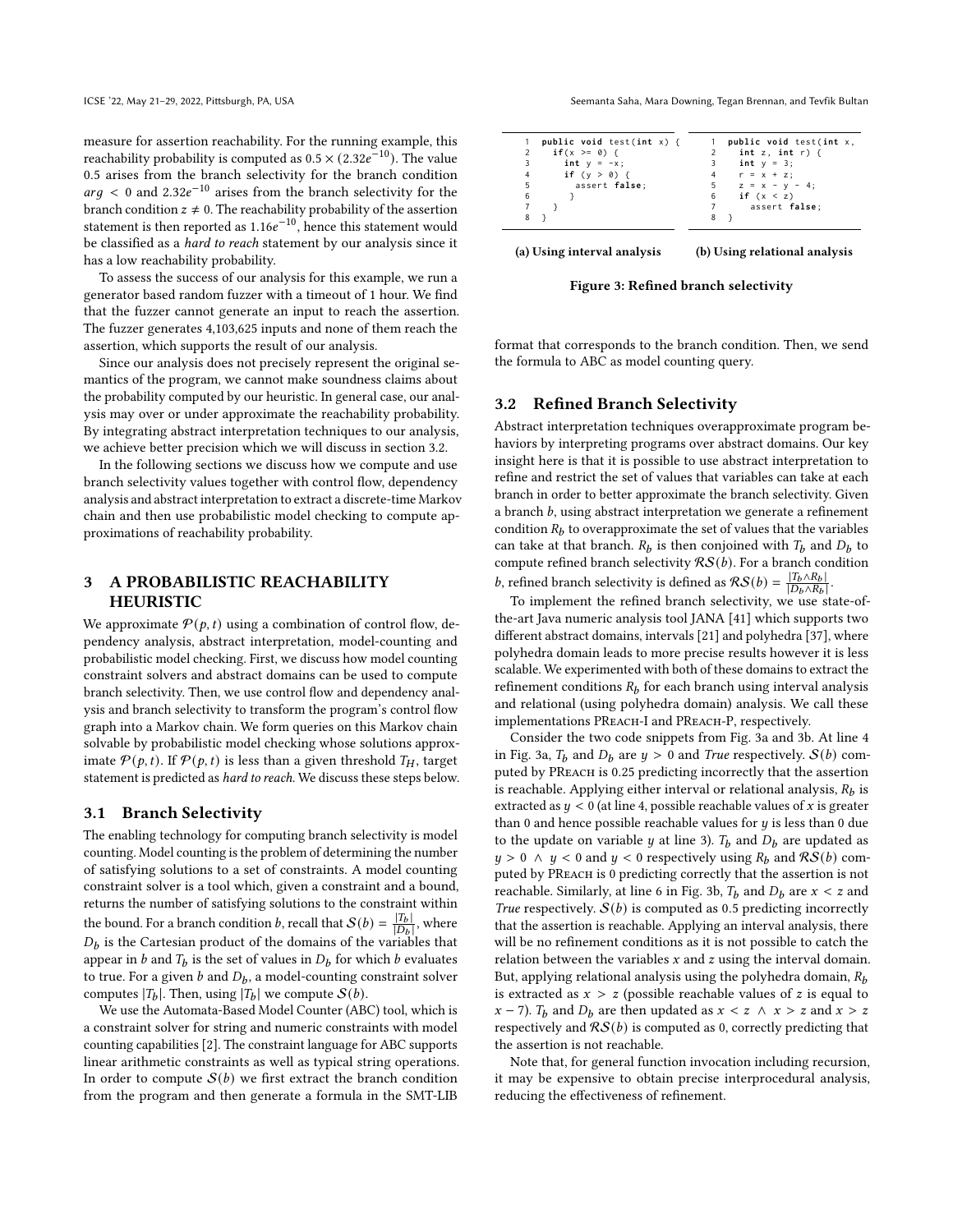

(a) Control flow graph (b) Target statement subgraph (c) Markov chain construction

Figure 4: Target statement subgraph extraction and Markov chain construction for the running example

#### 3.3 Target Statement Subgraph Extraction

The control flow graph of a program is a representation of all paths that may be traversed during execution. Given a program  $p$ , a target statement  $t$  in  $p$  and the input domain  $I$ , we extract the control flow graph of  $p$ ,  $G(p)$ , and mark the node of the control flow graph containing the target statement t as the node  $n^t$ .

We expedite our analysis by extracting the target statement subgraph,  $G(p, t)$  of  $G$ .  $G(p, t)$  contains all the control flow graph information needed to perform our analysis. We define this subgraph using standard concepts from control flow analysis. We define a  $branch node b$  in a control flow graph to be any node with more than one outgoing edge. The corresponding merge node m of a branch node  $b$  is its immediate post-dominator. The *component*  $C$  defined by  $b$  is the union of branch node  $b$ , its merge node  $m$  and all nodes of the control flow graph reachable from  $b$  without going through . The maximal component of a node is the largest component containing that node. Any non-maximal component containing this node will be contained in this maximal component.

To extract  $G(p, t)$ , we first find the maximal component of  $n<sup>t</sup>$ . If  $n^t$  is not contained in any component, then  $n^t$  must lie on every path through  $G(p)$ . Therefore, it is reached with certainty,  $P(p, t)$ = 1, and our analysis can be terminated. Otherwise, the maximal component of  $n^t$  is the *maximal statement subgraph*.

 $G(p, t)$  is a subgraph of the maximal statement subgraph. To obtain  $G(p, t)$ , we remove any component of the maximal statement subgraph that does not contain the statement node  $n<sup>t</sup>$ . The branch and merge nodes of these components remain in the subgraph with one outgoing edge from the branch node to the merge node.  $G(p, t)$ results from this procedure.

Figure 4 shows the process of the target statement subgraph extraction on the running example from Figure 2. Figure 4a gives the control flow graph  $\mathcal{G}(p)$  with the statement node  $n^t$  highlighted in red. Figure 4b shows the target statement subgraph  $G(p, t)$  extracted from  $G(p)$ . In this example, the branch corresponding to  $y \neq 0$  is removed from the control flow graph structure. The decision made at this branch does not impact the probability of reaching the target statement node.

Note that the target statement subgraph extraction phase is a heuristic to speed up our analysis. The subsequent stages can be performed on the entire control flow graph but this would result in unnecessary work including extra model counting queries which

#### 3.4 Markov Chain Construction

would slow down the analysis.

We define a weight for each edge of  $G(p, t)$ . These weights transform  $G(p, t)$  into a Discrete Time Markov Chain (DTMC),  $M(p, t)$ . A DTMC is a tuple  $(S, \bar{s}, P, L)$  where S is a finite set of states,  $\bar{s} \in S$ is the initial state,  $P: S \times S \rightarrow [0, 1]$  is the transition probability matrix where  $\sum_{s' \in S} P(s, s') = 1$  for all  $s \in S$ . Each element  $P(s, s')$ of the transition probability matrix gives the probability of making a transition from state  $s$  to state  $s'$ .

We use dependency analysis in the construction of the Markov Chain as we want to identify the branches dependent on input to set the weights of the edges accordingly.

Dependency Analysis. A branch condition is input dependent if the evaluation of the condition depends on the value of the program input. Given a program and its marked input, we use static dependency analysis to identify the input dependent branches. Dependency analysis provides an over approximation of the set of branch conditions whose evaluation depends on the inputs. We use Janalyzer [5], an existing static analysis tool, to perform the dependency analysis. Janalyzer is implemented on top of the WALA [40] program analysis framework.

Then, we construct the Markov chain by assigning weights to each edge of  $G(p, t)$ .  $G(p, t)$  is a directed graph: each edge begins at a source node  $s$  and ends at a destination node  $d$ . Given an edge  $e : s \rightarrow d$ : If e is the only edge beginning at s, the weight of e is 1. Else, *s* is a branch node by definition. To determine its weight we use a combination of dependency analysis and branch selectivity. Since  $b$  is a branch node, there is a branch condition associated.

- If the branch condition is independent from the program input, we weigh edge  $e$  as follows. Let  $E$  be the number of edges originating at s and  $E^t \leq E$  be the number of edges originating at which lie on a path to the target statement node  $n^t$ . If  $E^t = 0$ , then the weight of *e* is 1/*E*. Otherwise, if e lies on a path to  $n^t$  weight of e is  $1/E^t$ . If e does not lie on a path to  $\overline{n}^t$ , weight of *e* is 0.
- If the branch condition is dependent on the program input, we compute the weight of the edge  $e$  as follows. We use a model-counting constraint solver to determine the branch selectivity of  $b$ ,  $S(b)$ . If  $e$  is the edge corresponding to the if condition, the weight of *e* is  $S(b)$ . Else, 1 –  $S(b)$ .

At the end of this phase,  $G(p, t)$  has been transformed into Markov chain  $M(p, t)$  where the probability of transitioning from one state to the next is given by the edge weight.

Figure 4c shows  $M(p, t)$  for the running example. The transition probabilities are given as edge weights. The two branch conditions yield the only non 1 edge weights in the graph. Both of these branch conditions are input dependent as determined by the dependency analysis. For each branch condition, the model-counting constraint solver ABC was used to find its branch selectivity. This selectivity was used to compute the weight of the edge corresponding to the if branch and its complement was used to compute the weight of the edge corresponding to the else branch.

Note that, the first-order Markov chains do not encode any context sensitivity; thus branch probabilities, e.g., loop conditions,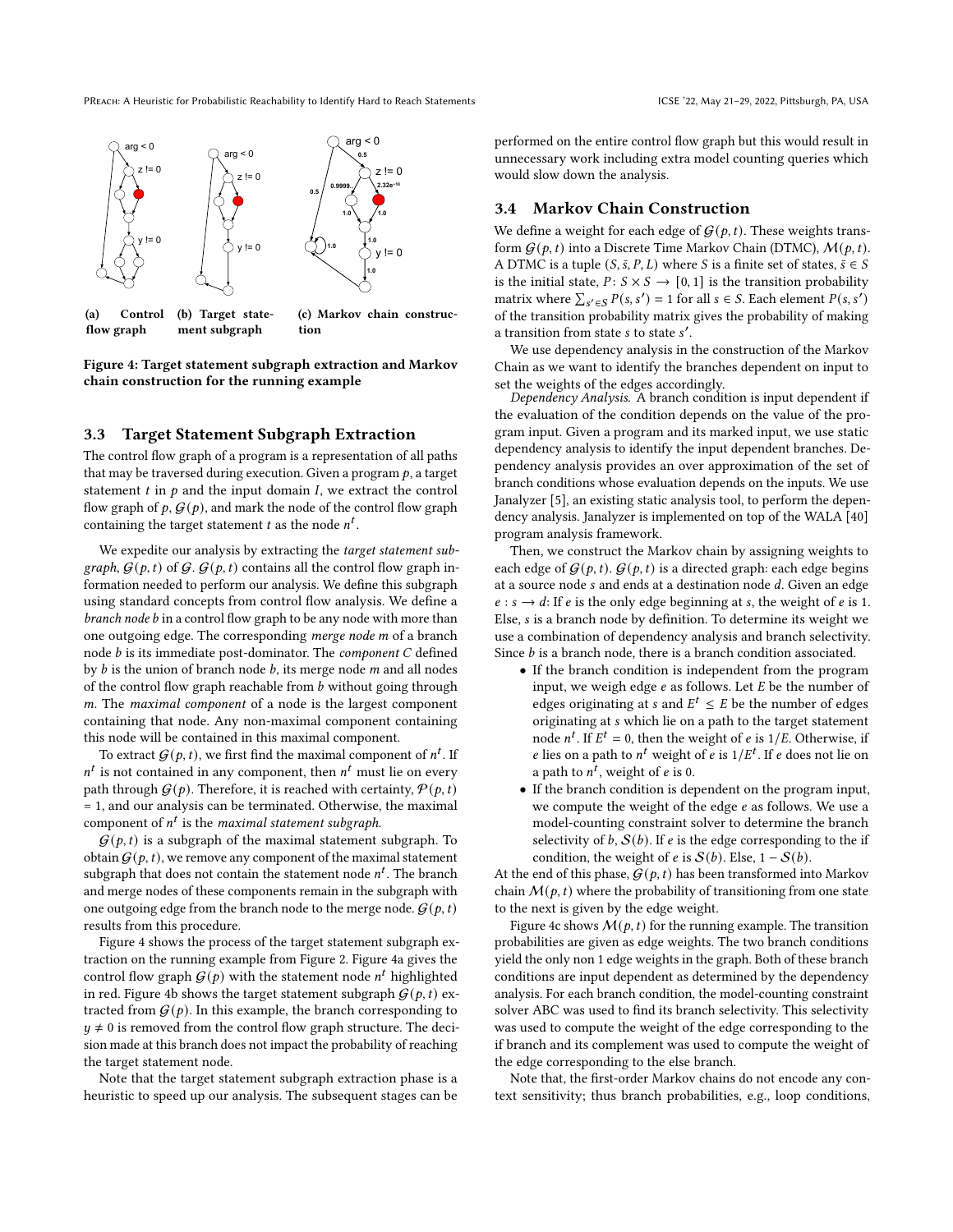would always result in the same selectivity measure regardless of the call site or iteration number.

### 3.5 PCTL Query Formulation

We automatically synthesize queries over  $M(p, t)$ , whose solutions yield an approximation of  $P(p, t)$ . The query we synthesize is:

• What is the probability that the target node  $n<sup>t</sup>$  is reached at least once?

The answer to this query approximates  $P(p, t)$ . We use a probabilistic model checker PRISM [22], a tool that analyzes systems that exhibit probabilistic behavior, to answer this query. We generate a discrete time Markov chain (DTMC) model based on the syntax supported by the PRISM tool. We can synthesize queries like what is the probability of reaching a state in the Markov chain eventually?.

In PRISM, a PCTL formula is interpreted over the DTMC model. Two types of formulas are supported: state formulas and path formulas where path formulas occur only when there is a probabilistic measure that needs to be included in the specification. For our analysis, the queries we synthesize are path formulas and are of the form  $P \sim p[\phi]$  which is the probabilistic analogue of the path quantifiers of CTL. For example, the PCTL formula  $P=$ ?[F $\phi$ ] states what is the probability of reaching state  $\phi$ .

The complexity of PCTL query verification for DTMC is polynomial in the number of states [23]. Since the number of states of the DTMC is linear in the size of the program, overall complexity of PCTL query verification is polynomial of program size.

Loop Analysis. In analyzing programs which contain back edges (either from loops or from recursion), we consider two different queries for programs with loops.

- $\bullet\,$  What is the probability that target node  $n^t$  is reached at least once within a given loop bound?
- What is the probability that target node  $n<sup>t</sup>$  is reached at least once?

The first query enables us to model bounded loop executions. To answer this query, we fix a loop bound and unroll any loops in the Markov chain. If the target node  $n^t$  is duplicated during this loop unrolling process, then the query becomes

• What is the probability that any target node  $n<sup>t</sup>$  is reached at least once?

Once the loops in the Markov Chain are unrolled, the first query becomes the initial query on the unrolled Markov chain except that there might be multiple instances of the target node.

In answering the second query, we leave the Markov chain as is including any back edges and generate the DTMC model for PRISM as it is. PRISM calculates a steady state probability for unbounded loop scenario. Bounding the loop and asking the bounded version of the reachability query under approximates the unbounded case. As the loop bound increases, the solution for the bounded case approaches that of the unbounded case and in some cases it is possible to reach the steady state probability, i.e., to reach a fixpoint. Note that, in PRISM, we are able to compute the steady state probability, so it is not necessary to compute the fixpoint by increasing loop bounds. This is one of the advantages of our approach over probabilistic symbolic execution.

## 4 IMPLEMENTATION

We have implemented our technique in a tool called PREACH (Probabilistic Reachability Analyzer) targeting programs written in Java programming language.

Using the static analysis tool Janalyzer [5] we first extract the control flow graph from the given program. After marking inputs for which we want to calculate reachability probability, we use dependency analysis for the marked inputs and identify all inputdependent branches. We identify the target statement node and do dominator and post-dominator analysis in order to extract the target statement subgraph.

For calculating branch selectivity of input-dependent branches we first translate the branch conditions to SMT-LIB format constraints using Spoon [31] and then we use ABC [2] for model counting. To compute refined branch selectivity we applied two abstract domains, interval and polyhedra using Jana [41], a numeric analysis tool for Java. We call these implementations as PReach-I and PREACH-P respectively. We define the domain size for integers as signed 31 bit, for strings as length of 16 with all printable ASCII characters, for char as unsigned 8 bit integers. Once we get the model count from ABC, we calculate the branch selectivity. To compute bounded reachability of a target statement, we look for back-edges and if there is one, we unroll the loop to a certain bound. For unbounded cases, we compute the steady state probability.

Once we have all the branch selectivity values, we construct the discrete time Markov chain (DTMC). Using the target statement node, we formulate the queries to calculate the reachability probability. We use the probabilistic model checker PRISM [22] for computing the target statement reachability probability. We convert the Markov chain to a DTMC model in PRISM syntax and synthesize queries. Then, we execute PRISM to compute the probability. We use PRISM as it provides features to reduce the reachability checking of a statement in a program with unbounded loops to reachability checking of a state in DTMC. Our current implementation determines reachability probability for each target statement separately. We can extend our approach to handle reachability of multiple statements by synthesizing slightly more complex queries.

For collecting ground truth values of hard to reach statements, we run a generator based random fuzzer for all the programs. We use JQF [28] tool which is a feedback directed fuzz testing platform for Java. JQF incorporates coverage-guided fuzz testing technique ZEST [29]. We use generator-based random fuzzing option provided by ZEST. We set a timeout of one hour and if the fuzzer fails to generate inputs to reach the target statement, we determine that the target statement is hard to reach.

Note that, the PREACH approach can be extended to support alternative concrete testing techniques and the definition of hard to reach statements can be adapted accordingly. For example, for a random testing tool like Randoop [27] (used in the hybrid testing tool JDoop [16]), the definition of hard to reach can be changed by considering an input distribution that is different from uniform distribution, by using different usage profiles [18].

## 5 EXPERIMENTAL EVALUATION

To evaluate PReach, we experimented on benchmark programs from the Competition on Software Verification (SV-COMP) [8] and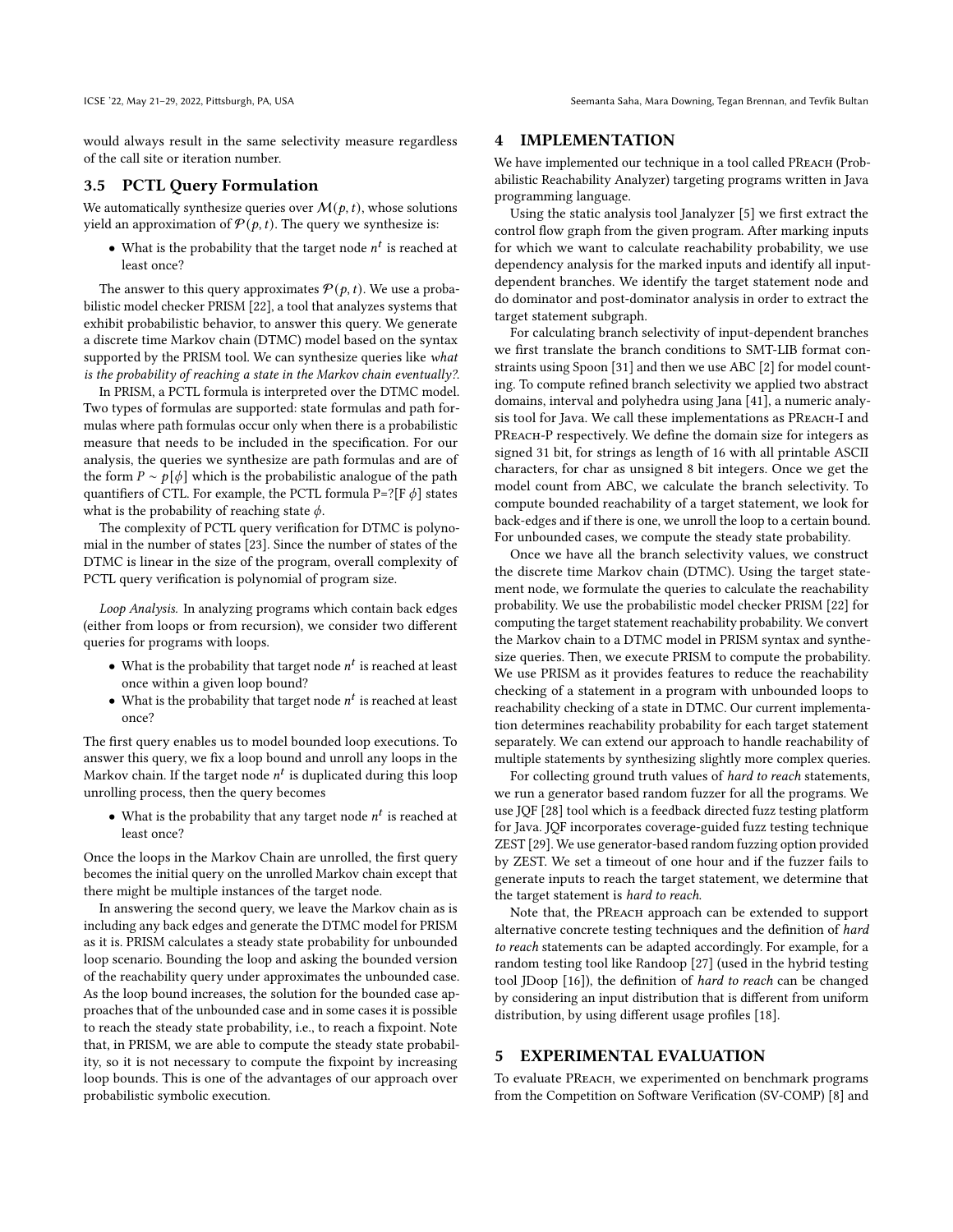the Competition on Software Testing (Test-Comp) [9], which we call the SV-COMP benchmark. So far, Test-Comp have only used C programs from the SV-COMP benchmark. Among the benchmarks used for Java in SV-COMP 2021, We use 4 modules (jayhornrecursive, jbmc-regression, jpf-regression, algorithms) for evaluation. We mark all the non-deterministic inputs in the SV-COMP benchmarks as inputs for reachability analysis. We use the assert statements in these programs as target statements. We use two criteria to select the programs from these directories for our experiments. We exclude programs if one of the following two conditions hold:

- (1) Target statement reachability does not depend on the inputs: PREACH is not applicable for these programs as it assesses reachability probability with respect to inputs.
- (2) Verification tasks are specific to floating point arithmetic: The model-counting constraint solver we use does not support constraints generated from such programs.

Based on the above criteria, our final dataset consists of a total of 142 programs. We modify these programs in order to allow us to run both our analysis and the generator based random fuzzer while keeping the program semantics unchanged. These modified programs are available at [35].

We run experiments on a virtual box equipped with an Intel Core i7-8750H CPU at 2.20GHz and 16 GB of RAM running Ubuntu Linux 18.04.3 LTS and the Java 8 Platform Standard Edition, version 1.8.0\_232, from OpenJDK 64-Bit Server VM.

#### 5.1 Results for the SV-COMP benchmark

Reachability probability computed by PREACH is a value between 0 and 1. In order to assess how good PReach is to identify hard to reach statements, we classify program statements to two groups: hard to reach and easy to reach. As ground truth, we classify the programs for which the random fuzzer is unable to reach the target statement within the given time bound as hard to reach. We list the number of true positives (TP: ground truth is hard to reach and PREACH predicts hard to reach); false positives (FP: ground truth is easy to reach and PREACH predicts hard to reach); true negatives (TN: ground truth is easy to reach and PREACH predicts easy to reach); false negatives (FN: ground truth is hard to reach and PREACH predicts easy to reach). A hard to reach threshold  $(T_H)$  value 0.05 means statements having reachability probability less than 0.05 are classified as hard to reach. Then, we evaluate PREACH with respect to the ground truth.

Table 1 shows the overall precision, recall and accuracy results of PReach-P. Precision, recall and accuracy for different implementations of PReach is shown in Table 4. We demonstrate results for multiple values of  $T_H$  to analyze changes in precision, recall and accuracy across the benchmarks. Reducing  $T_H$  from 0.05 to 0.01 does not change the results at all. Increasing  $T_H$  to 0.1 leads to interesting changes in the results: some of the true negative cases are updated to false positives, reducing precision and accuracy. Increasing  $T_H$ to 0.25 changes the results further: the number of false positive cases are increased and number of true negative cases are decreased. Increasing the value of  $T_H$  changes the prediction of more cases from easy to reach to hard to reach and hence, the overall precision is reduced from 95.8% to 79.3% and the overall accuracy is reduced

from 95.1% to 88.0%. The ability of using different threshold values demonstrates the quantitative nature of our analysis rather than being a fixed binary classification.

Accuracy of PREACH-P setting  $T_H$  as 0.05 or 0.01 is 95.1%. Across all the benchmarks, accuracy is greater than or equal to 87.0%, reflecting the effectiveness of our heuristic. PReach-P fails to identify 5 of the hard to reach program statements having a recall of 90.2%, but it is very precise in identifying hard to reach program statements with a precision of 95.8%.

Among 142 cases, only 2 cases are false positives and 5 cases are false negatives. The remaining 135 cases are correctly classified by PReach. The reasons behind the 2 false positive cases and the 5 false negative cases are: 1) most of the input values generated by the fuzzer lead to exceptions and the fuzzer cannot generate enough valid inputs, 2) the numeric analysis tool cannot handle complex operations such as multiplication, division and modulus between more than one variables using the abstract domains.

Experimental results show that among the 3 variations of the tools, PReach-P performs the best with a precision, recall and accuracy of 95.8%, 90.2% and 95.1% respectively. Without applying refined branch selectivity, PREACH cannot catch two scenarios: 1) two dependent branch conditions cancel out each other, 2) input values are updated in a way that the branch condition becomes always true or false. Hence, the number of false negatives increases from 5 to 13. PReach-I uses interval domain for refinement analysis which is not as precise as PREACH-P using a plyhedra domain. As a result, 2 extra false negatives are introduced by PReach-I.

#### 5.2 Probabilistic Symbolic Execution (PSE)

We provide an experimental comparison of PREACH with probabilistic symbolic execution (PSE) [20]. We use SPF [30] as the symbolic execution engine for PSE. PSE is unable to analyze some of the target programs due to unsupported constraints such as non-linear path constraints, PREACH does not face this issue as much since it only considers branch conditions. The rest of the programs are marked as analyzable by PSE, as shown in Table 2. For programs where the number of recursive calls or loop iterations depend on the input, PSE can not explore all possible paths since it can only search programs behaviors up to a bounded execution depth (search depth), and since the number of program paths grows exponentially. Therefore, we set a timeout of 1 hour for PSE and evaluate for different search depths. Since PSE is unable to cover all program paths, the probabilistic measurement computed by PSE is not exact. Increasing the search depth allows PSE to obtain more accurate results but also increases the number of program paths exponentially. This leads PSE to time out for some programs, as shown in Table 2. This is not the case for the jpf-regression and jbmc-regression benchmarks, as there is no input dependent recursive calls or loops.

We show the comparison of reachability probabilities computed by PReach and PSE in Table 3. As we do not have any ground truth for the probability measurement, we calculate probability differences between these two techniques and analyze the differences in case of agreement and disagreement for hard to reach statement assessment. PREACH and PSE agree if their predictions match, disagree otherwise. Based on agreement and disagreement, we divide all the cases into 3 groups: 1) agreement, 2) disagreement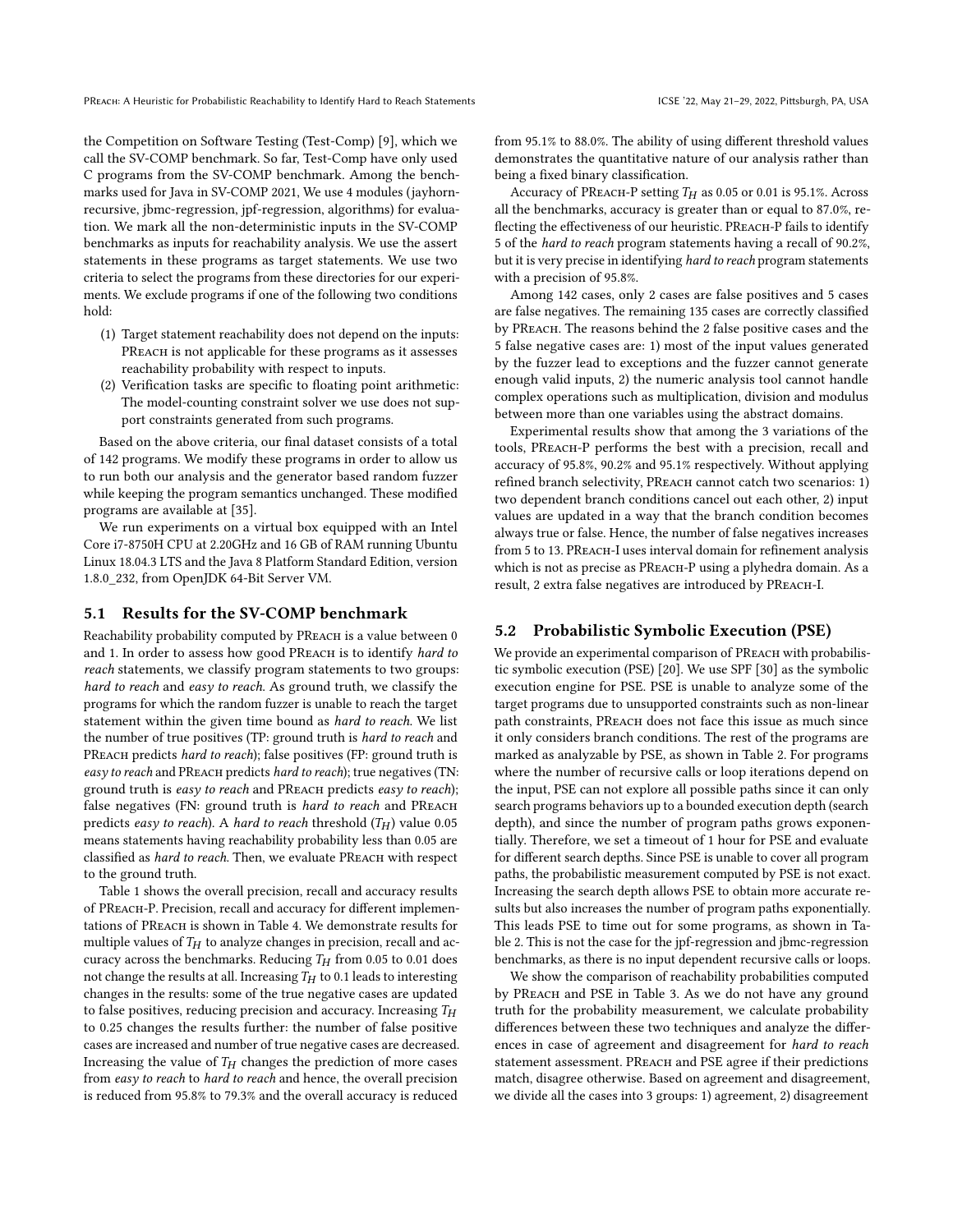| Table 1: Effectiveness of PREACH-P in terms of precision, recall and accuracy scores for sy-comp benchmarks |  |  |
|-------------------------------------------------------------------------------------------------------------|--|--|
|                                                                                                             |  |  |
|                                                                                                             |  |  |

| Benchmarks        | TP. |     | FP TN |          | 0.25 |       |       |    |                |    |              | Threshold $(T_H)$<br>0.1 |       | FN Precision Recall Accuray TP FP TN FN Precision Recall Accuracy TP FP TN FN Precision Recall Accuracy |          |            |    |              | 0.05/0.01 |       |       |
|-------------------|-----|-----|-------|----------|------|-------|-------|----|----------------|----|--------------|--------------------------|-------|---------------------------------------------------------------------------------------------------------|----------|------------|----|--------------|-----------|-------|-------|
|                   |     |     |       |          |      |       |       |    |                |    |              |                          |       |                                                                                                         |          |            |    |              |           |       |       |
| jayhorn-recursive | 9   |     | 10    |          | 90.0 | 75.0  | 82.6  | 0  | $\Omega$       | 11 |              | 100.0                    | 75.0  | 87.0                                                                                                    | $\Omega$ | $^{\circ}$ |    |              | 100.0     | 75.0  | 87.0  |
| jpf-regression    | 25  |     | 43    | 2        | 78.1 | 92.6  | 88.3  | 25 | $\mathfrak{D}$ | 48 | $\mathbf{2}$ | 92.6                     | 92.6  | 94.8                                                                                                    | 25       | 2          | 48 | $\mathbf{2}$ | 92.6      | 92.6  | 94.8  |
| jbmc-regression   | 8   |     |       | $\Omega$ | 88.8 | 100.0 | 100.0 | 8  | $^{0}$         | 13 | $\Omega$     | 100.0                    | 100.0 | 100.0                                                                                                   | 8        |            | 13 | $\Omega$     | 100.0     | 100.0 | 100.0 |
| algorithms        | 4   |     | 14    | $\Omega$ | 57.1 | 100.0 | 85.7  |    |                | 14 | $\Omega$     | 57.1                     | 100.0 | 85.7                                                                                                    |          |            |    | $\Omega$     | 100.0     | 100.0 | 100.0 |
| Total             | 46  | -12 | 79    |          | 79.3 | 90.2  | 88.0  | 46 |                | 86 |              | 90.2                     | 90.2  | 93.0                                                                                                    | 46       |            | 89 |              | 95.8      | 90.2  | 95.1  |

Table 2: Number of programs analyzed by PREACH and Probabilistic Symbolic Execution within 1 hour timeout

|                   | Number of programs analyzed<br>Probabilistic Symbolic Execution |        |     |    |     |     |     |                              |          |  |  |  |  |
|-------------------|-----------------------------------------------------------------|--------|-----|----|-----|-----|-----|------------------------------|----------|--|--|--|--|
| <b>Benchmarks</b> |                                                                 |        |     |    |     |     |     |                              |          |  |  |  |  |
|                   | PREACH                                                          | Analy- |     |    |     |     |     | Analyzable with Search Depth |          |  |  |  |  |
|                   |                                                                 | zable  | 10  | 20 | 30  | 100 | 500 | 1000                         | $\infty$ |  |  |  |  |
| jayhorn-recursive | 23                                                              | 21     | 21  | 17 | 11  | 6   |     |                              |          |  |  |  |  |
| jpf-regression    | 77                                                              | 69     | 69  | 69 | 69  | 69  | 69  | 69                           | 69       |  |  |  |  |
| jbmc-regression   | 21                                                              | 16     | 16  | 16 | 16  | 16  | 16  | 16                           | 16       |  |  |  |  |
| algorithms        | 21                                                              | 9      | 9   | 9  | Q   | 9   | 8   | 6                            |          |  |  |  |  |
| Total             | 142                                                             | 115    | 115 |    | 105 | 100 | 98  | 92                           | 88       |  |  |  |  |
|                   |                                                                 |        |     |    |     |     |     |                              |          |  |  |  |  |

Table 3: Probabilistic measurement differences and hard to reach statement prediction disagreements between PReach (PR) and PSE

| Bench-     | Search   | #Cases<br>Analy- | Tool   |    | Agreement     |                         | Disgreement<br>$PSE \checkmark$ |          | PREACH √      | All<br>Cases     |
|------------|----------|------------------|--------|----|---------------|-------------------------|---------------------------------|----------|---------------|------------------|
| marks      | Depth    | zable            |        | #  | Avg.<br>Diff. | #                       | Avg.<br>Diff.                   | #        | Avg.<br>Diff. | Average<br>Diff. |
| jayhorn-   |          |                  | PR     | 16 | 0.086         | $\overline{2}$          | 1.000                           | 3        | 0.420         | 0.270            |
| recursive  | 10       | 21               | PR-I   | 16 | 0.086         | $\overline{\mathbf{2}}$ | 1.000                           | 3        | 0.420         | 0.270            |
|            |          |                  | $PR-P$ | 16 | 0.086         | $\overline{\mathbf{2}}$ | 1.000                           | 3        | 0.420         | 0.270            |
| jpf-       |          |                  | PR     | 58 | 0.050         | 10                      | 0.550                           | 1        | 0.250         | 0.083            |
|            | $\infty$ | 69               | PR-I   | 62 | 0.049         | 6                       | 0.542                           | 1        | 0.250         | 0.095            |
| regression |          |                  | PR-P   | 64 | 0.035         | $\overline{4}$          | 0.625                           | 1        | 0.250         | 0.072            |
| jbmc-      |          |                  | PR     | 14 | 0.040         | $\overline{c}$          | 0.250                           | $\Omega$ | ٠             | 0.066            |
|            | $\infty$ | 16               | PR-I   | 16 | 0.031         | $\Omega$                | ٠                               | $\Omega$ | ٠             | 0.031            |
| regression |          |                  | $PR-P$ | 16 | 0.031         | $\theta$                | ٠                               | $\Omega$ | ٠             | 0.031            |
|            |          |                  | PR     | 3  | 0.087         | $\theta$                | ٠                               | 6        | 0.390         | 0.317            |
| algorithms | 100      | 9                | PR-I   | 3  | 0.087         | $\Omega$                | ٠                               | 6        | 0.390         | 0.317            |
|            |          |                  | PR-P   | 3  | 0.087         | $\Omega$                | ٠                               | 6        | 0.390         | 0.317            |

and PSE is correct, 3) disagreement and PREACH is correct. The average difference in probability is low for the cases of agreement. The difference is even lower for jpf-regression and jbmc-regression benchmarks as PSE achieves very high precision and accuracy (see Table 5) and PREACH agrees with the predictions. For the cases of disagreement, the difference is very high for most of the cases when PSE predicts correctly but PREACH does not. One of the main reasons for this is variable updates making some of the program paths infeasible. PSE can catch the infeasible paths whereas PReach gives an approximate result for these cases using branch selectivity. Both PREACH-I and PREACH-P can address this issue. Using refined branch selectivity, the number of agreement cases are increased and average probability difference is reduced for jpf-regression and jbmc-regression benchmarks. Another reason is PReach predicting a program statement as easy to reach but the ground truth is hard to reach as fuzzer cannot reach the target statement due to recursion stack overflow error. Average difference is also high for jayhorn-recursive and algorithms benchmarks when PReach

predicts correctly but PSE does not, as there is an exponential increase in the number of paths and PSE poorly approximates the probability.

We now compare these two techniques in terms of hard to reach statement prediction accuracy and precision. To compare PReach and PSE, we set the hard to reach threshold to 0.05. Table 4 shows precision, recall and accuracy for PReach and PSE with search depth 10 and 1000. We evaluate all 142 programs analyzable by PREACH. The programs for which PSE times out are marked as easy to reach as our target is to identify the hard to reach program statements. Different search depths do not change results for jpfregression and jbmc-regression benchmarks as these programs are free of recursive calls and loops that depend on inputs. The precision and accuracy values for PREACH are comparable to PSE for these benchmarks. The prediction results are improved a lot using PREACH-I and PREACH-P. For jpf-regression and jbmc-regression benchmarks, precision, recall and accuracy are increased. For jbmcregression benchmarks, both PReach-I and PReach-P performs better than PSE and for jpf-regression benchmarks, overall scores achieved by PReach-P are better than PReach-I and very close to the scores achieved by PSE. For jayhorn-recursive and algorithms benchmarks, PSE can not achieve as good results as PReach, PREACH-I or PREACH-P since these programs need to deal with input dependent recursive calls and loops. For lower search depth (10), PSE can not explore all the program paths and as a result the computed probability is an under-approximation (worse than a heuristics-based approach used in PReach). For higher search depth (1000), most of the programs time out and hence are marked as easy to reach. As a result there are no true-positive cases making precision and recall values 0 as well as no false-positive cases keeping the total precision high (96.9). For the algorithms benchmark, even with search depth 10, the precision and recall is 0 as PSE can not support most of the programs (marked as easy to reach) as array size is input dependent and marked as symbolic, which is not analyzable by SPF. Though for programs with bounded execution depth due to the absence of loop and recursion (jpf-regression and jbmc-regression benchmarks), PSE performs better than PReach but PREACH-P is as good as or even better in some cases than PSE.

We show precision and accuracy for the 85 programs in these two benchmarks that are analyzable by PSE in Table 5. The scores for PSE are not 100% due to situations like integer arithmetic overflow that are not caught by symbolic execution. The precision (95.7) and accuracy (87.1) for PREACH is comparable to PSE and is impressive given that it is a scalable heuristic approach. The precision (96.8) and accuracy (96.5) by PReach-P is very close to the scores achieved by PSE. Moreover, PSE performs very poorly on programs with unbounded execution depth (jayhorn-recursive and algorithms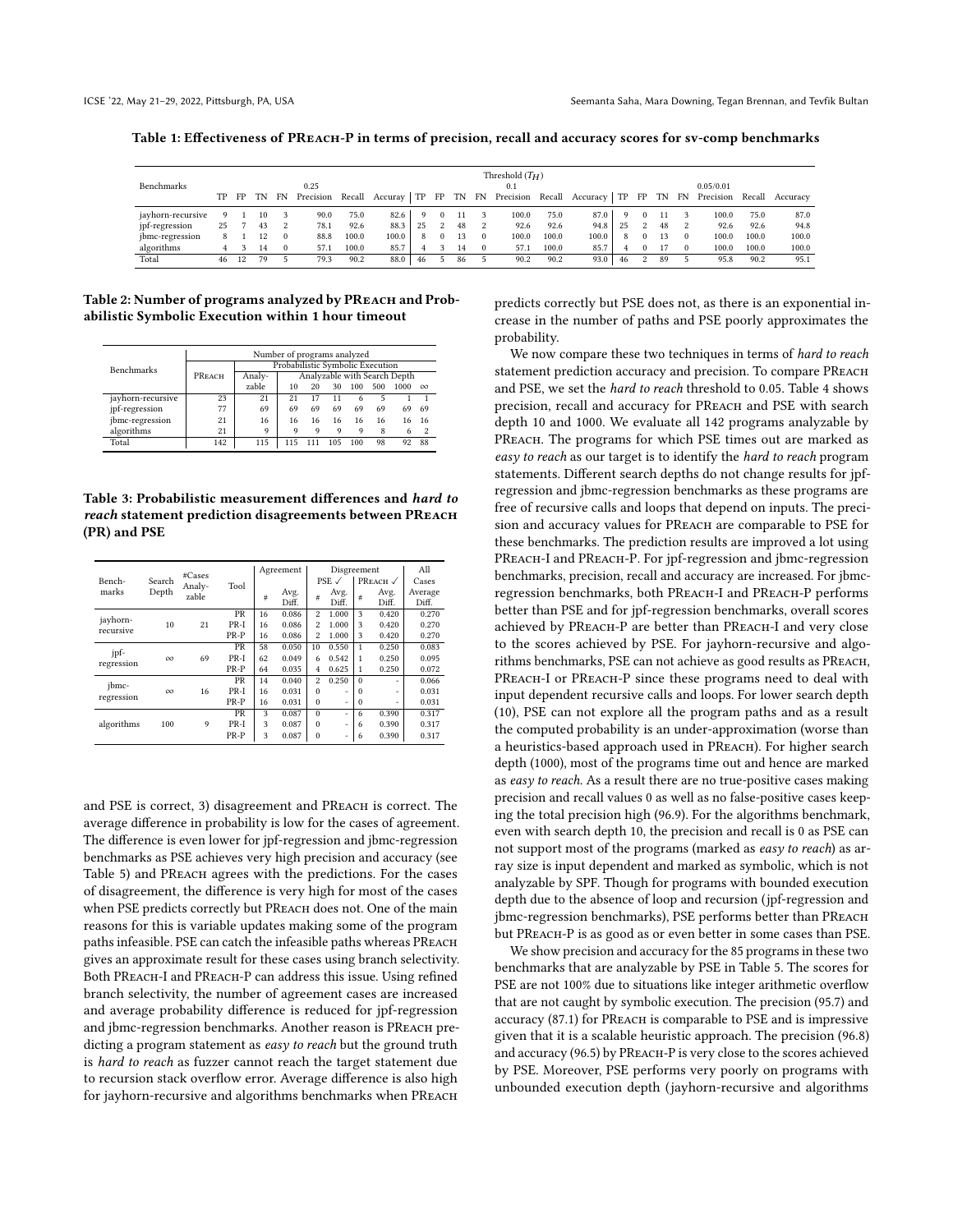benchmarks) whereas PREACH, PREACH-I and PREACH-P have high precision and accuracy.

Table 6 shows the average analysis time required and percentage of cases analyzed by both of these techniques. Even for a low search depth (10) the analysis time of PSE is higher than PReach. Note that, lower search depths in PSE poorly approximate the probability. However, increasing the search depth increases the analysis time by orders of magnitude. For both jayhorn-recursive and algorithms benchmarks, the average analysis time increases and percentage of analyzed cases within the time bound decreases as the search depth is increased. For the jayhorn-recursive benchmark, even for a search depth of 30 the average analysis time increases by an order of magnitude. This is because the number of recursive function calls are input dependent. The average analysis time shown in the table is less than or equal to 3600 seconds since we set the timeout to 1 hour (i.e., 3600 seconds is the maximum analysis time). The time for jayhorn-recursive benchmarks with search depth greater than or equal to 30 would be very high without this timeout. Average analysis time also increases for the algorithms benchmarks when the search depth is increased as number of loop iterations depend on the inputs. These results show that PSE is not scalable for unbounded execution depth whereas PREACH is.

PREACH-I and PREACH-P require more analysis time compared to PSE for jpf-regression and jbmc-regression benchmarks. As programs in these benchmarks are loop and recursion free, PSE runs fast whereas PReach-I and PReach-P perform abstract interpretation for branch selectivity refinement. However, as the search depth of the programs increases, the branch selectivity refinement analysis time becomes less significant compared to the exponential time increase due to path constraint solving performed by PSE, reflected in the jayhorn-recursive and algorithms benchmarks. For these benchmarks, as the search depth increases to 100, the analysis time by PSE is orders of magnitude higher than the analysis time required by PReach-I or PReach-P. These results clearly indicate that PREACH, PREACH-I and PREACH-P maintain a balanced trade off between precision and scalability for probabilistic reachability analysis and among these three implementations, PReach-P performs the best considering its high precision and accuracy.

#### 5.3 Statistical Symbolic Execution (SSE)

In this section, we provide an experimental comparison of PReach-P with statistical symbolic execution (SSE). Prior work has demonstrated that SSE is more precise and faster than PSE when large execution bounds are necessary, preventing PSE from terminating [18]. SSE uses SPF [30] as the symbolic execution engine similar to PSE. We compare PREACH-P and SSE only for the jayhorn-recursive and algorithms benchmarks from SV-COMP, as PSE achieves very high precision and accuracy for jpf-regression and jbmc-regression benchmarks, and we have already compared the performance of PREACH-P and PSE on those benchmarks.

SSE is unable to analyze 12 out of 44 target programs due to inability to handle non-linear path constraints or symbolic array indexing during symbolic execution. As before, we set a timeout of 1 hour for SSE and evaluate for different search depths. Like PSE, SSE is also unable to explore all program paths within an hour, but it can provide statistical guarantees for the computed probabilities

with respect to accuracy ( $\epsilon$ ) and confidence ( $\delta$ ) parameters [18]. SSE has two different sampling approaches: 1) Monte Carlo and 2) Informed sampling. We compare PREACH-P to both of these sampling techniques in SSE. In both cases, we set  $\epsilon$  to be 10<sup>-5</sup> and target  $\delta$  to be 0.99 following the experimental setup in [18]. For Monte Carlo sampling, we set the maximum sample size  $(N_1)$  as 100, 000 and for informed sampling, we set  $N_1$  as 100 and maximum number of iterations as 100.

Precision, recall and accuracy for SSE is presented in Table 7. SSE has better precision, recall and accuracy compared to PSE but not compared to PReach-P. Recall and accuracy for SSE drops with increasing search depth. For algorithms, precision and recall is 0.0 (marked with a \*), as there were no true positive cases among the analyzable programs by SSE. Similar to the experimental setup for the comparison to PSE, we mark a program statement as easy to reach if it times out.

We do not take the reported statistical confidence into account to determine which program statements should be marked as hard to reach or easy to reach by SSE. One could use a threshold value for the statistical confidence, and accept only the predictions achieving a certain confidence. In that case, the precision and accuracy of SSE would drop further. Instead, we present average confidence achieved by SSE in Table 8 separately. Statistical confidence achieved by SSE drops as the search depth for symbolic execution is increased and more programs time out. Even though we set a large maximum number of samples (100,000) for Monte Carlo sampling, SSE can not achieve a high confidence. On the other hand, informed sampling can achieve high confidence with search depths 10 or 100 for some cases. But, with an infinite search depth, none of the sampling techniques can achieve high confidence.

Average analysis time for SSE is presented in Table 8. In general, PREACH-P is orders of magnitude faster than SSE. Monte Carlo sampling is consistently slower for all the programs compared to PREACH-P. Informed sampling performs much better than Monte Carlo sampling. Analysis time of SSE with informed sampling is close to PReach-P for some programs when a short search depth value is used. But, irrespective of search depth, for a good number of programs, informed sampling is also orders of magnitude slower than PREACH-P, and hence its average analysis time is significantly higher than PREACH.

These results demonstrate that PREACH-P is more scalable compared to SSE and achieves better precision and accuracy, especially for programs containing large number of paths.

#### 5.4 Case Studies

In this section, we evaluate the effectiveness of PReach to detect hard to reach program statements in larger projects. We are particularly interested in program points where inputs need to pass through numerous branches to reach. We selected a set of methods from Apache Commons Lang [1] and DARPA STAC Benchmarks [4] and identified target program statements. We have analyzed 24 program statements in 12 methods from Apache Commons Lang project and 12 program statements from 6 methods across 5 projects from DARPA STAC Benchmarks.

Table 9 shows PREACH results for the selected 24 cases. First, we run PSE to compute reachability probability on all these cases.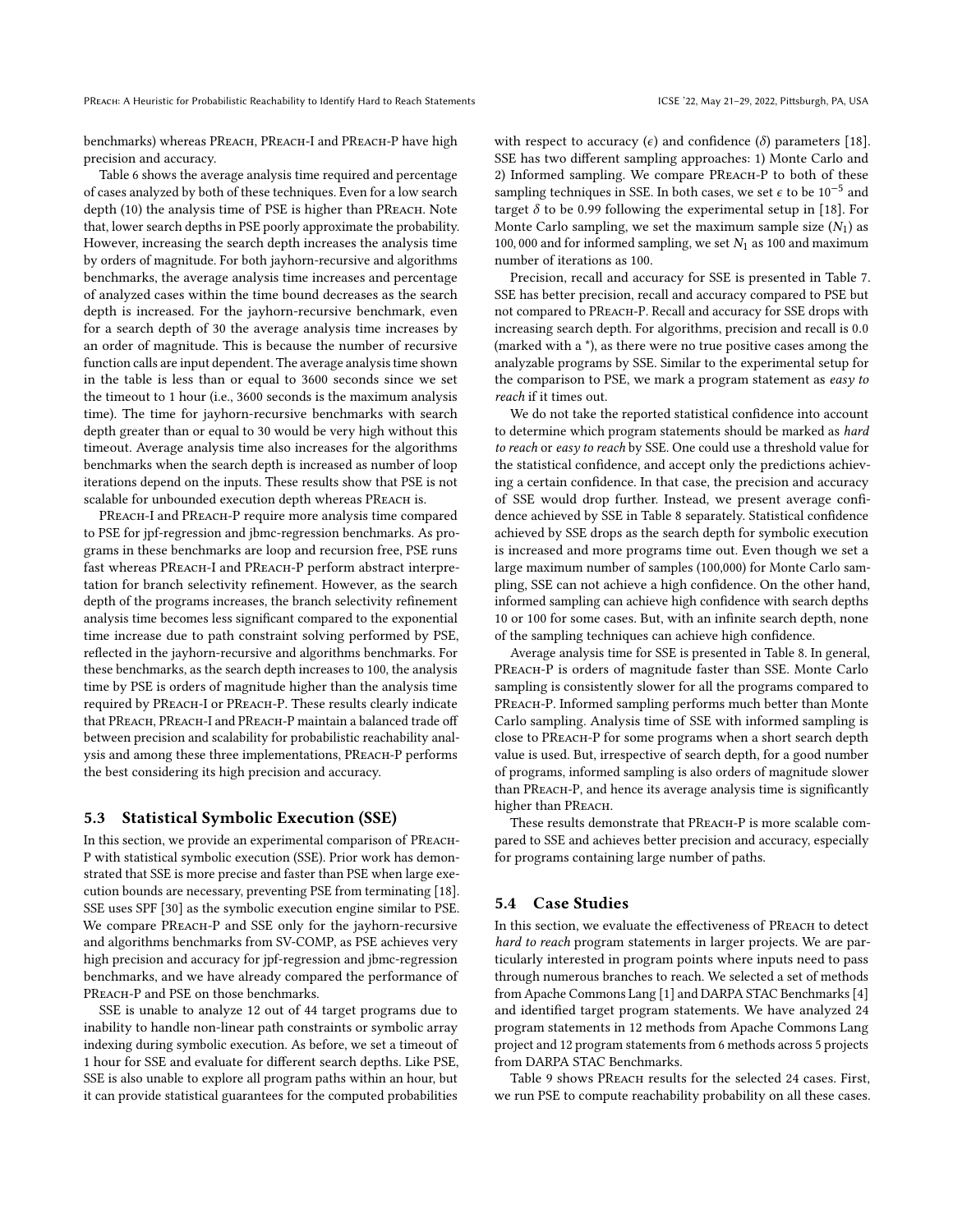Table 4: Precision, Recall and Accuracy of PREACH (PR) and PSE, computed for 142 programs, program is marked easy to reach if analysis times out

|                   |       | Precision |        |           |           | Recall |        |        |           |            | Accuracy |        |        |      |          |
|-------------------|-------|-----------|--------|-----------|-----------|--------|--------|--------|-----------|------------|----------|--------|--------|------|----------|
| Bench-            |       |           |        |           | PSE with  |        |        |        |           | PSE with   |          |        |        |      | PSE with |
| marks             |       |           |        |           | Search    |        |        |        |           | Search     |          |        |        |      | Search   |
|                   | PR    | $PR-I$    | $PR-P$ |           | Depth     | PR     | $PR-I$ | $PR-P$ |           | Depth      | PR       | $PR-I$ | $PR-P$ |      | Depth    |
|                   |       |           |        | 10        | 1000      |        |        |        | 10        | 1000       |          |        |        | 10   | 1000     |
| jayhorn-recursive | 100.0 | 100.0     | 100.0  | 76.9      | $*_{0.0}$ | 75.0   | 75.0   | 75.0   | 83.3      | $*_{0.0}$  | 87.0     | 87.0   | 87.0   | 78.3 | 47.8     |
| jpf-regression    | 90.5  | 92.0      | 92.6   | 96.2      | 96.2      | 70.4   | 85.2   | 92.6   | 96.2      | 96.2       | 87.0     | 92.2   | 94.8   | 97.4 | 97.4     |
| jbmc-regression   | 100.0 | 100.0     | 100.0  | 100.0     | 100.0     | 75.0   | 100.0  | 100.0  | 75.0      | 75.0       | 90.5     | 100.0  | 100.0  | 90.5 | 90.5     |
| algorithms        | 100.0 | 100.0     | 100.0  | $*_{0.0}$ | $*_{0.0}$ | 100.0  | 100.0  | 100.0  | $*_{0.0}$ | $*_{0.0*}$ | 100.0    | 100.0  | 100.0  | 52.4 | 61.9     |
| Total             | 95.0  | 95.7      | 95.8   | 80.4      | 96.9      | 74.5   | 86.3   | 90.2   | 82.0      | 62.0       | 89.4     | 93.7   | 95.1   | 79.6 | 85.9     |

Table 5: Precision, Recall and Accuracy of PSE and PReach (PR), out of 85 programs computed within 1 hour for jpf- and jbmc-regression benchmarks

| Bench-          | Precision |  |                                                                       | Recall |  | Accuracy                          |  |  |  |  |
|-----------------|-----------|--|-----------------------------------------------------------------------|--------|--|-----------------------------------|--|--|--|--|
| marks           |           |  | PR PR-I PR-P PSE                                                      |        |  | PR PR-I PR-P PSE PR PR-I PR-P PSE |  |  |  |  |
| jpf-regression  |           |  | 94.7 95.7 96.0 96.2 69.2 84.6 92.3 100.0 87.0 92.8 95.7 98.6          |        |  |                                   |  |  |  |  |
| jbmc-regression |           |  | 100.0 100.0 100.0 100.0 66.7 100.0 100.0 100.0 87.5 100.0 100.0 100.0 |        |  |                                   |  |  |  |  |
| Total           |           |  | 95.7 96.6 96.8 96.9 68.8 87.5 93.8 100.0 87.1 94.1 96.5 98.8          |        |  |                                   |  |  |  |  |

Table 6: Average Analysis Time for PREACH (PR) and PSE, maximum average analysis time is limited to 3600 seconds, cases with timeout are included

|                       | Average Analysis time in seconds (% Cases Analyzed in 1 hour) |      |      |            |               |                                  |               |  |  |  |  |  |  |
|-----------------------|---------------------------------------------------------------|------|------|------------|---------------|----------------------------------|---------------|--|--|--|--|--|--|
| Bench-                |                                                               |      |      |            |               | Probabilistic Symbolic Execution |               |  |  |  |  |  |  |
| marks                 | PR                                                            | PR-I | PR-P |            |               | Search Depth                     |               |  |  |  |  |  |  |
|                       |                                                               |      |      | 10         | 30            | 100                              | 1000          |  |  |  |  |  |  |
| jayhorn-<br>recusrive | 2.43                                                          | 4.35 | 6.16 | 5.34 (91%) | 2048.33 (52%) | 2583.22 (29%)                    | 3428.67 (5%)  |  |  |  |  |  |  |
| jpf-<br>regression    | 0.81                                                          | 3.11 | 4.86 | 1.51(91%)  | 1.51(91%)     | $1.5(91\%)$                      | 1.51(91%)     |  |  |  |  |  |  |
| jbmc-<br>regression   | 0.69                                                          | 4.90 | 6.10 | 3.32 (76%) | 3.32(76%)     | 3.32 (76%)                       | 3.32 (76%)    |  |  |  |  |  |  |
| algorithms            | 0.99                                                          | 6.38 | 9.69 | 2.25(43%)  | 3.98(43%)     | 79.76 (43%)                      | 2399.94 (29%) |  |  |  |  |  |  |
| Total                 | 1.08                                                          | 4.08 | 5.97 | 2.51(82%)  | 372.50 (75%)  | 475.21 (71%)                     | 808.28 (65%)  |  |  |  |  |  |  |

Among 18 methods we analyze we find that PSE is not able to handle 9 methods due to either variable type conversion or lack of support for some String library functions. PSE fails on 2 other methods due to incapability to model count for non-linear path constraints and another 4 methods due to lack of support for translation of expressions to string path constraints. PREACH does not have any of these issues as the underlying technique is simpler than symbolically executing a program, and it can avoid dealing with non-linear path constraints and complex string path constraints as it needs to consider individual branch conditions only. Finally, PSE successfully runs on 3 methods but for 2 of the methods it times out, predicting only 1 case correctly as hard to reach. These results demonstrate the limitations and poor scalability of probabilistic symbolic execution on realistic programs. We also cannot analyze these cases using PReach-I and PReach-P as the programs perform string operations and the abstract interpretation tool [41] we use for computing refined branch selectivity is limited to numeric analysis. Even without refining the branch selectivity, our results for these case studies demonstrate that even the base technique (PREACH) using branch selectivity is capable of predicting hard to reach program statements efficiently for sizable programs.

PREACH can predict 19 out of 24 cases correctly with an accuracy of 79.2% setting  $T_H$  as 0.001. We used the same value of  $T_H$  across all domains. Different values of  $T_H$  for Integer/mixed domain (0.01) and String domain (0.001) increases the accuracy to 83.33% supporting the quantitative nature of our analysis. 5 of the cases that PReach can not predict correctly is due to the similar reasons as SV-COMP benchmarks. The value of the input is updated inside the program and as a result the following branches do not depend on the initial input value anymore.

## 6 RELATED WORK

There has been an increasing amount of research on quantitative program analysis techniques based on model counting constraint solvers, and there has been a surge of progress in model counting constraint solvers [2, 11, 13, 14, 24, 25]. Model counting constraint solvers have been used in a variety of quantitative program analysis tasks such as probabilistic analysis [10, 18, 20], reliability analysis [17], estimating performance distribution [15], quantitative information flow [3, 6, 19, 33, 34], and side-channel attack synthesis [7, 32, 36]. Branch selectivity and probabilistic reachability heuristic we introduce in this paper are fundamental quantitative program analysis techniques and rely on the recent developments in model counting constraint solvers.

Probabilistic symbolic execution [20] and statistical symbolic execution [18] can be used for probabilistic reachability analysis problem we study in this paper. However probabilistic symbolic execution suffers from path explosion [12] and increasing size of path constraints with increasing execution depth, which can lead to double exponential blow up. Moreover, probabilistic symbolic execution can only analyze program behaviors up to a fixed execution depth. Statistical symbolic execution is more efficient compared to probabilistic symbolic execution but still suffers with increasing execution depth. The approach we present in this paper using branch selectivity addresses these issues since it does not suffer from path explosion and it analyzes branch conditions instead of path constraints modeling behaviors of arbitrarily long paths.

Hybrid testing techniques [16, 26, 38, 39, 42] combine concrete and symbolic techniques in order to improve effectiveness of testing. Strategy function for hybrid testing need to decide when to apply concrete techniques and when to apply symbolic. Existing techniques assess the difficulty of concrete testing to do make the decision based on the saturation of random testing [26, 38] or using a predefined configuration of time to run for concrete and symbolic techniques [16] or probabilistic program analysis [39, 42]. Markov decision process construction extracting control flow graph and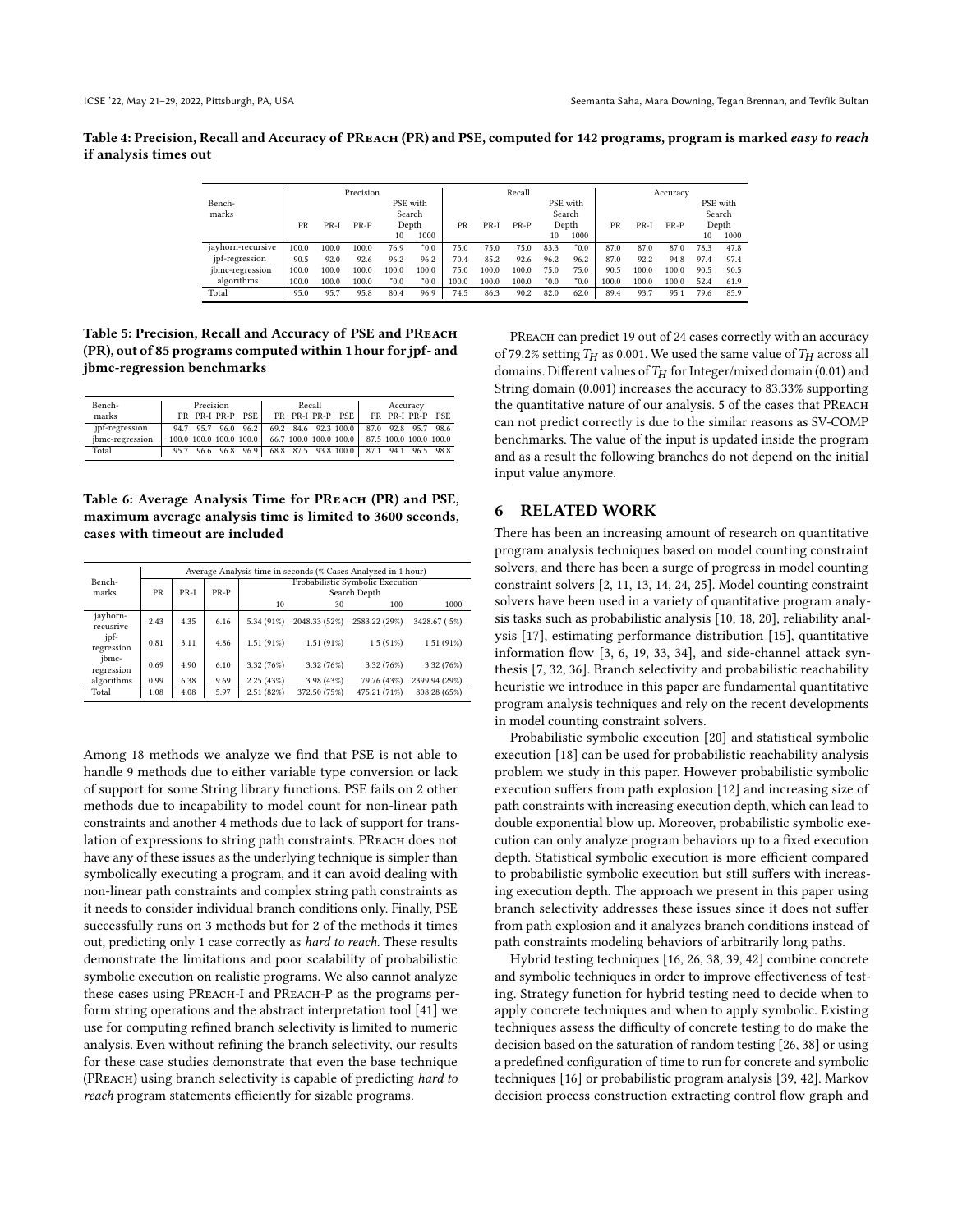Table 7: Precision, Recall and Accuracy of PREACH-P (PR-P) and SSE, computed for 44 programs from jayhorn-recursive and algorithms benchmarks, program is marked easy to reach if analysis times out(1 hour), both Monte Carlo and informed sampling has same precision, recall and accuracy

| <b>Benchmarks</b> |                      |        | Precision<br>SSE with |          |              | Recall | SSE with |          |              | Accuracy<br>SSE with |      |          |  |  |
|-------------------|----------------------|--------|-----------------------|----------|--------------|--------|----------|----------|--------------|----------------------|------|----------|--|--|
|                   | Search Depth<br>PR-P |        |                       | $PR-P$   | Search Depth |        |          |          | Search Depth |                      |      |          |  |  |
|                   |                      | 10     | 100                   | $\infty$ |              | 10     | 100      | $\infty$ | PR-P         | 10                   | 100  | $\infty$ |  |  |
| jayhorn-recursive | 100.0                | 100.0  | 100.0                 | 100.0    | 75.0         | 75.0   | 75.0     | 58.3     | 87.0         | 87.0                 | 87.0 | 78.3     |  |  |
| algorithms        | 100.0                | $0.0*$ | $0.0*$                | $0.0*$   | 100.0        | $0.0*$ | $0.0*$   | $0.0*$   | 100.0        | 71.4                 | 71.4 | 71.4     |  |  |
| Total             | 100.0                | 100.0  | 100.0                 | 100.0    | 83.3         | 50.0   | 50.0     | 38.9     | 93.2         | 79.5                 | 79.5 | 75.0     |  |  |

Table 8: Average Analysis Time and statistical Confidence ( $\delta$ ) for PREACH-P (PR-P) and SSE Monte Carlo (MCS) and informed (IS) sampling, maximum average analysis time is limited to 3600 seconds, cases with timeout are included, confidence is set to 0.0 for timeout cases

|                   | Statistical Confidence $(\delta)$ |         |              |          |         |              |          |       |              |          |              |             |          |
|-------------------|-----------------------------------|---------|--------------|----------|---------|--------------|----------|-------|--------------|----------|--------------|-------------|----------|
| Bench-            |                                   |         | SSE-MCS with |          |         | SSE-IS with  |          |       | SSE-MCS with |          |              | SSE-IS with |          |
| marks             | $PR-P$                            |         | Search Depth |          |         | Search Depth |          |       | Search Depth |          | Search Depth |             |          |
|                   |                                   | 10      | 100          | $\infty$ | 10      | 100          | $\infty$ | 10    | 100          | $\infty$ | 10           | 100         | $\infty$ |
| jayhorn-recursive | 6.16                              | 1495.60 | 2117.46      | 2530.45  | 165.71  | 362.36       | 2038.48  | 0.061 | 0.039        | 0.032    | 0.957        | 0.913       | 0.435    |
| algorithms        | 9.69                              | 2558.30 | 3066.67      | 3071.77  | 2004.41 | 2008.00      | 2802.04  | 0.016 | 0.016        | 0.016    | 0.444        | 0.444       | 0.222    |
| Total             | 7.84                              | 2002.91 | 2577.38      | 2786.37  | 1046.43 | 1150.83      | 2406.93  | 0.040 | 0.028        | 0.025    | 0.712        | 0.690       | 0.333    |

Table 9: Case study of PREACH on Apache Commons Lang and DARPA STAC Benchmarks. PREACH predicts a statement as hard to reach if reachability probability is less than 0.001. 19 out of 24 cases are predicted correctly

| Project                 | Class Name             | Method Name           | Target<br>Statement<br>Line<br>Number | Number<br>of Branches<br>in Method | Max<br>#Branches<br>to Target<br>Statement | Reachability<br>Probability | Random<br>Fuzzer<br>Ground<br>Truth | PREACH<br>Prediction | Prediction<br>Match |
|-------------------------|------------------------|-----------------------|---------------------------------------|------------------------------------|--------------------------------------------|-----------------------------|-------------------------------------|----------------------|---------------------|
|                         | Fraction               | greatestCommonDivisor | 595                                   | 11                                 | 7                                          | 0.00%                       | Yes                                 | Yes                  |                     |
|                         | NumberUtils            | createNumber          | 759                                   | 31                                 | 25                                         | 0.00%                       | No                                  | Yes                  |                     |
|                         |                        | isCreatable           | 1690                                  | 25                                 | 23                                         | 0.33%                       | No                                  | No                   |                     |
|                         | FastDatePrinter        | parseToken            | 363                                   | $\overline{7}$                     | n                                          | 7.32%                       | No                                  | No                   |                     |
|                         | StrTokenizer           | readWithQuotes        | 804                                   | 8                                  | 8                                          | 0.00%                       | Yes                                 | Yes                  |                     |
|                         | StrSubstitutor         | substitute            | 837                                   | 17                                 | 13                                         | 0.00%                       | Yes                                 | Yes                  |                     |
| apache-commons-lang     | NumericEntityUnescaper | translate             | 107                                   | $\mathbf Q$                        | $\overline{4}$                             | 0.08%                       | No                                  | Yes                  |                     |
|                         | ArrayUtils             | shift                 | 6994                                  | 9                                  | 9                                          | 0.00%                       | No                                  | Yes                  |                     |
|                         | BooleanUtils           | toBooleanObject       | 650                                   | 15                                 | 15                                         | 0.00%                       | Yes                                 | Yes                  |                     |
|                         | RandomStringUtils      | random                | 427                                   | 16                                 | 16                                         | 0.00%                       | Yes                                 | Yes                  |                     |
|                         | StringUtils            | containsAny           | 1248                                  | 8                                  | n                                          | 0.00%                       | Yes                                 | Yes                  |                     |
|                         | CharSequenceUtils      | regionMatches         | 377                                   | $\overline{7}$                     | 7                                          | 0.00%                       | Yes                                 | Yes                  |                     |
|                         |                        |                       | 130                                   |                                    | 17                                         | 0.15%                       | No                                  | No                   |                     |
| calculator_3            | RomanNumeralFormatter  | parseObject           | 152                                   | 34                                 | 11                                         | 49.44%                      | No                                  | No                   |                     |
|                         |                        |                       | 170                                   |                                    | 34                                         | 0.59%                       | Yes                                 | No                   |                     |
|                         | Arithmetizer           | assessParentheses     | 213                                   |                                    | 4                                          | 0.19%                       | No                                  | No                   |                     |
|                         |                        |                       | 245                                   | 9                                  | 9                                          | 93.75%                      | No                                  | No                   |                     |
| calculator 4            |                        |                       | 70                                    |                                    | $\overline{4}$                             | 1.37%                       | No                                  | No                   |                     |
|                         | ImperialFormatter      | parseObject           | 96                                    | 11                                 | 9                                          | 24.63%                      | No                                  | No                   |                     |
|                         |                        |                       | 103                                   |                                    | 11                                         | 13.99%                      | No                                  | No                   |                     |
| emu6502                 | Assembler              | assembleLine          | 214                                   | 22                                 | 9                                          | 0.00%                       | No                                  | Yes                  | х                   |
|                         |                        |                       | 207                                   |                                    | 8                                          | 0.15%                       | No                                  | No                   |                     |
| linear_algebra_platform | MatrixSerializer       | readMatrixFromCSV     | 51                                    | 13                                 | 9                                          | 7.30%                       | No                                  | No                   |                     |
| rsa_commander           | DecInputStream         | read                  | 99                                    | 19                                 | 12                                         | 0.08%                       | Yes                                 | Yes                  |                     |

putting probabilities as edge weight has been used to find optimal strategy for concolic testing [39]. Probabilistic path prioritization is used in [42] to decide when to invoke symbolic execution in hybrid fuzzing. Our approach focuses on identifying hard to reach statements based on probabilistic reachability heuristic.

# 7 CONCLUSIONS

We presented a novel heuristic for probabilistic reachability analysis to identify hard to reach program statements that uses dependency analysis, model counting, abstract interpretation, and probabilistic model checking to compute probability of reaching a program statement given random inputs. We experimentally evaluated our approach on a set of benchmark programs and demonstrated that our approach can identify statements that are hard to reach with

reasonable precision and accuracy. We provided detailed comparison of our approach against probabilistic symbolic execution and statistical symbolic execution, demonstrating that our approach is more efficient and scalable.

# ACKNOWLEDGEMENT

We would like to thank all the reviewers for their useful technical comments and insightful suggestions towards improving this paper.

#### REFERENCES

- [1] Apache Commons Lang. 2020. https://commons.apache.org/proper/commonslang/.
- [2] Abdulbaki Aydin, Lucas Bang, and Tevfik Bultan. 2015. Automata-Based Model Counting for String Constraints. In Proceedings of the 27th International Conference on Computer Aided Verification (CAV). 255–272.